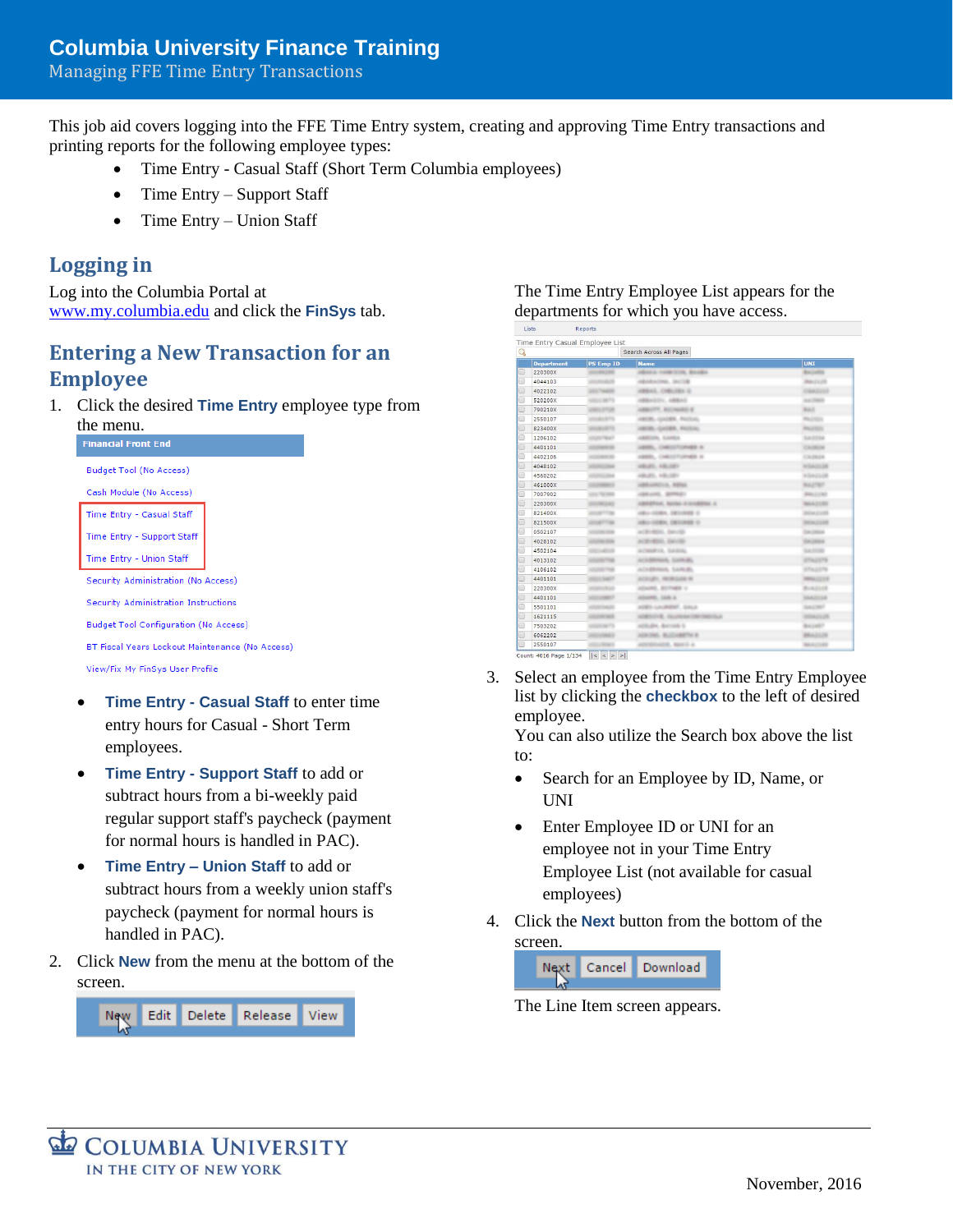Managing FFE Time Entry Transactions

# **Completing the Transaction Line Items Screen**



### **Casual Staff**

1. Enter the **Regular Hours** and **Minutes** worked over the two week pay period in the **Regular** Section



2. Select the **Overtime Code** you want use to calculate any overtime pay from the dropdown.



3. Enter the **Overtime Hours** and **Minutes** and the **Rate** over the pay period.



4. Select the two week pay period from the **Pay Period** dropdown n the Work Period section.



- 5. Complete the **ChartFields** section:
	- If you enter a **Combo Code**, the related ChartFields are automatically displayed. **Combo Code:** (optional)
	- If you select each of the **ChartFields**, the related Combo Code is automatically displayed.
	- If you do not enter a Combo Code or Chart String, the Combo Code in PAC will be used for the employee.
- 6. Click **Save** from the bottom of the screen.

Save Cancel Reset

The Transaction Detail list for the employee appears.

|                   | <b>Work Period</b>    |    | <b>Reg Hours</b> |  |
|-------------------|-----------------------|----|------------------|--|
|                   | 06/13/2016-06/26/2016 | R1 | 70: 0            |  |
| Count: 1 Page 1/1 |                       |    |                  |  |

### **Support and Union Staff**

The **Hours** and **Rate** are preset for Support and Union Staff. Use the Transaction Line Items form to make adjustments.



1. Select the **Code** from the dropdown to calculate any adjustment to pay.



2. Enter the **Hours** and **Minutes** to make the desired adjustment. The **Rate** auto-populates based on the chosen Code.



- 3. Complete the **ChartFields** section:
	- If you enter a **Combo Code**, the related ChartFields are automatically displayed. Combo Code: (optional)
	- If you are using a ComboCode outside your department, select **Foreign**.

Use: © Local O Foreign Combo Codes

- If you select each of the **ChartFields**, the related Combo Code is automatically displayed.
- If you do not enter a Combo Code or Chart String, the Combo Code in PAC will be used for the employee.
- 4. Click **Save** from the bottom of the screen. Saye Cancel Reset

The Transaction Detail list for the employee appears.

|             |  | <b>Description</b>       | <b>Hours</b> | <b>Minutes</b> | <b>Rate/Amt</b> |
|-------------|--|--------------------------|--------------|----------------|-----------------|
| -<br>$\sim$ |  | Overtime - Straight time |              |                | 31,4665         |

COLUMBIA UNIVERSITY IN THE CITY OF NEW YORK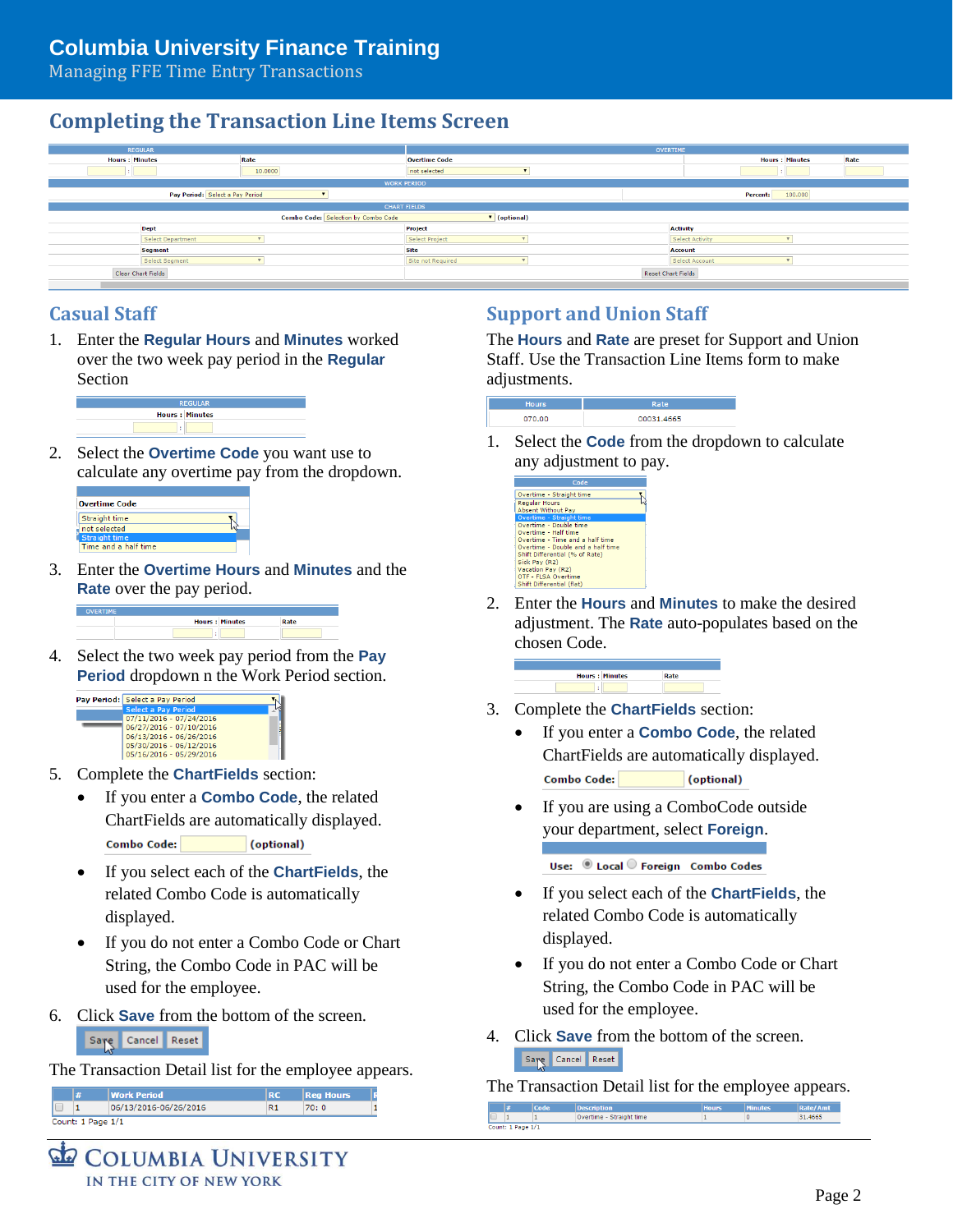# **Columbia University Finance Training**

Managing FFE Time Entry Transactions

### **Working with Transaction Details**

The buttons at the bottom of the screen provide ways to work with the transaction detail(s) that you just saved.

Delete Detail Return Next Employee Add Edit

- Click **Add** to add an additional transaction for the employee.
- To edit a transaction detail, select the checkbox next to the item and click **Edit**.
- To delete a transaction detail, select the checkbox next to the item and click **Delete Detail**.
- Click **Next Employee** to enter a new transaction for the next employee on your Employee List.
- Click **Return** to return to your Employee List.

## **Releasing Transaction Items**

After a new transaction is saved, it is in Open status and must be released in order for it to receive approval.

1. From the bottom of Employee List screen, click the **Cancel** button.



- 2. Click the check box next to each transaction item to be released.
- 3. Click the **Release** button at the Release button.



## **Approving Transaction Items**

You must have final approval authority in FFE to approve a payment transaction.

1. From the **Process** menu, click **Approval** Items.



- 2. Click the checkbox next to each item to be approved.
- 3. Click the **Approve** button from the bottom of the screen.

If this is the first approval of your current session, The Password Verification screen appears.

Time Entry - Password Verification



4. Enter your UNI password (if required) and click the **Continue** button from the bottom of the screen. The approval details screen appears.

| <b>Employee Name</b> |         |            | <b>Empl Id</b> |  |
|----------------------|---------|------------|----------------|--|
|                      | Regular | Regular    | Regular        |  |
| <b>Item</b>          | Code    | <b>Hrs</b> | Rate/Salary    |  |
|                      | R1      | 40:00      | \$16,0000      |  |
|                      |         |            |                |  |

5. Click the **Continue** button The Confirm TE Approve dialog appears.



6. Click **Approve**.

4. Click **Release**.

**COLUMBIA UNIVERSITY** IN THE CITY OF NEW YORK